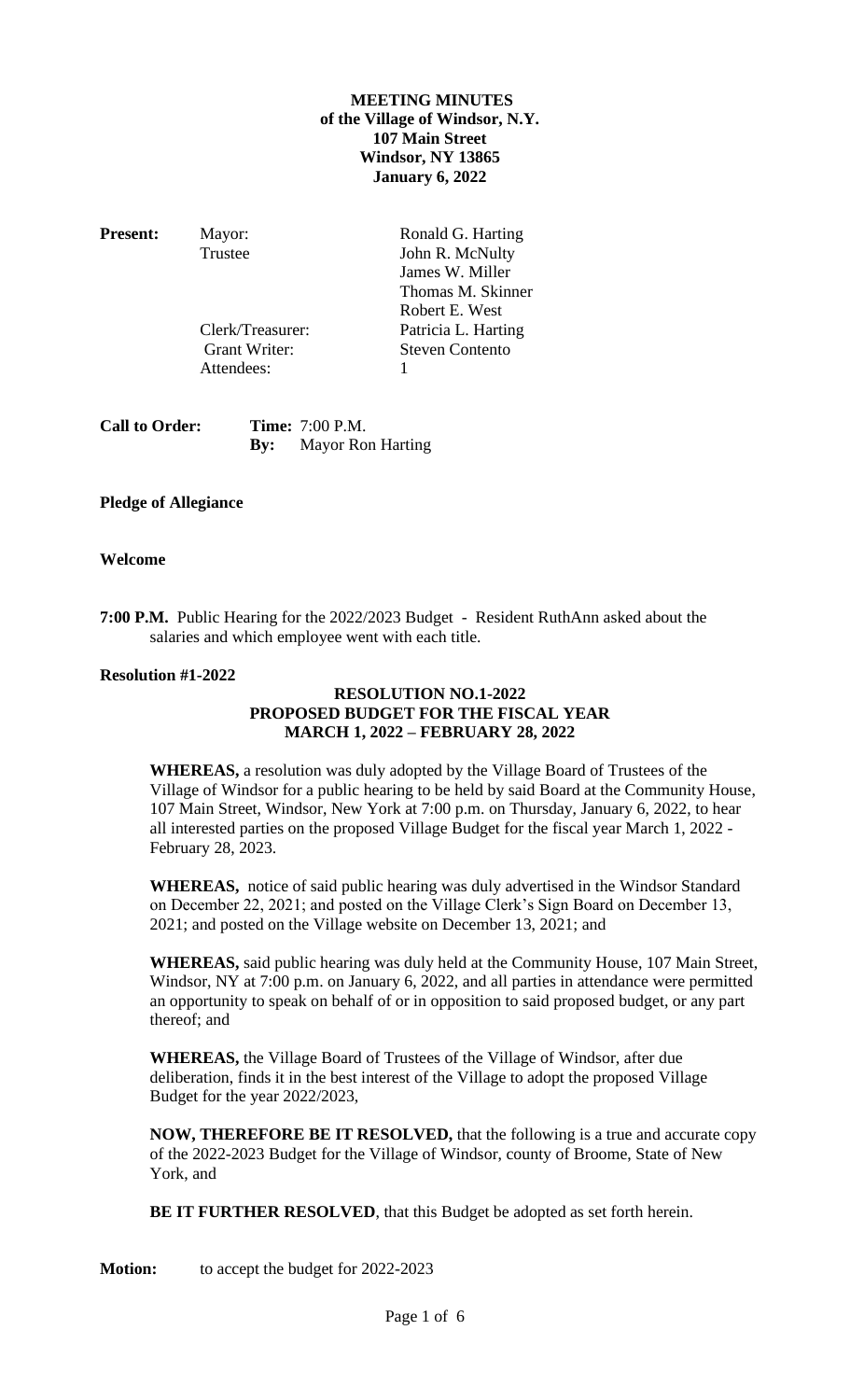# **By:** Thomas M. Skinner By:<br> $2<sup>nd</sup>$ :

- James W. Miller
- **Vote:** AYE Mayor Ronald G. Harting
	- AYE Trustee John McNulty
	- AYE Trustee James W. Miller
	- AYE Trustee Thomas M. Skinner
	- AYE Trustee Robert E. West, Jr

### **Resolution effective January 6, 2022**

#### **VILLAGE OF WINDSOR BUDGET 2022/2023 APPROPRIATIONS**

| <b>GOV'T SUPPORT</b>               |         |                  |
|------------------------------------|---------|------------------|
| <b>LEGISLATIVE - TRUSTEES</b>      |         |                  |
| PERSONNEL SERVICES                 | A1010.1 | \$<br>8,000.00   |
| CONTRACTUAL EXPENSE                | A1010.4 | \$<br>200.00     |
| <b>TOTAL LEGISLATIVE</b>           |         | \$<br>8,200.00   |
| <b>EXECUTIVE MAYOR</b>             | A1210.1 | \$<br>4,000.00   |
| PERSONNEL SERVICES                 | A1210.4 | \$<br>400.00     |
| <b>TOTAL EXECUTIVE</b>             |         | \$<br>4,400.00   |
| FINANCE-CLERK/TREASURER            |         |                  |
| PERSONNEL SERVICES                 | A1325.1 | \$<br>45,864.00  |
| <b>MEETING SALARY</b>              | A1325.3 | \$<br>450.00     |
| <b>EXPENSES</b>                    | A1325.4 | \$<br>1,000.00   |
| <b>DEPUTY CLERK/TREASURER</b>      | A1326.1 | \$<br>18,564.00  |
| <b>TOTAL FINANCE</b>               |         | \$<br>65,878.00  |
| <b>STAFF</b>                       |         |                  |
| <b>CLERK - MEETING SALARY</b>      | A1410.3 | \$<br>400.00     |
| <b>ATTORNEY</b>                    | A1420.4 | \$<br>10,000.00  |
| <b>GRANT WRITER</b>                | A1430.4 | \$<br>3,800.00   |
| <b>ENGINEER</b>                    | A1440.4 | \$<br>2,500.00   |
| <b>TOTAL STAFF</b>                 |         | \$<br>16,700.00  |
| <b>SHARED SERVICES</b>             |         |                  |
| <b>COMMUNITY HOUSE - ADMINIST.</b> | A1620.1 | \$<br>3,144.96   |
| <b>CONTRACTUAL EXPENSE</b>         | A1620.4 | \$<br>30,000.00  |
| <b>OFFICE - EQUIPMENT</b>          | A1621.2 | \$<br>4,000.00   |
| <b>CONTRACTUAL EXPENSE</b>         | A1621.4 | \$<br>6,000.00   |
| <b>BROOME COUNTY</b>               |         |                  |
| DATA PROCESSING                    | A1680.4 | \$<br>500.00     |
| <b>TOTAL SHARED SERVICES</b>       |         | \$<br>43,644.96  |
| <b>SPECIAL ITEMS</b>               |         |                  |
| UNALLOCATED INSURANCE              | A1910.4 | \$<br>33,000.00  |
| <b>DUES</b>                        | A1920.4 | \$<br>900.00     |
| <b>CONTINGENCY FUND</b>            | A1990.4 | \$<br>30,000.00  |
| <b>TOTAL SPECIAL ITEMS</b>         |         | \$<br>63,900.00  |
| <b>TOTAL GOV'T SUPPORT</b>         |         | \$<br>202,722.96 |
| <b>PUBLIC SAFETY</b>               |         |                  |
| <b>SHERRIFF</b>                    | A3120.4 |                  |
| FIRE PROTECTION CONTRACT           | A3410.4 | \$<br>39,000.00  |
| <b>CONTRACTUAL EXPENSE</b>         | A3411.4 | \$<br>1,000.00   |
| <b>SAFETY</b>                      |         |                  |
| <b>CODE ENFORCEMENT OFFICER</b>    | A3620.1 | \$<br>17,400.00  |
| <b>CONTRACTUAL EXPENSE</b>         | A3620.4 | \$<br>2,500.00   |
| <b>CODE EXPENSE</b>                | A3721.4 | \$<br>1,000.00   |
| <b>TOTAL PUBLIC SAFETY</b>         |         | \$<br>60,900.00  |
| <b>HEALTH</b>                      |         |                  |
| <b>AMBULANCE</b>                   | A4540.4 | \$<br>4,000.00   |
| <b>TOTAL HEALTH</b>                |         | \$<br>4,000.00   |
| TRANSPORTATION-HIGHWAY             |         |                  |
| <b>ADMINISTRATION</b>              | A5010.1 | \$<br>66,044.16  |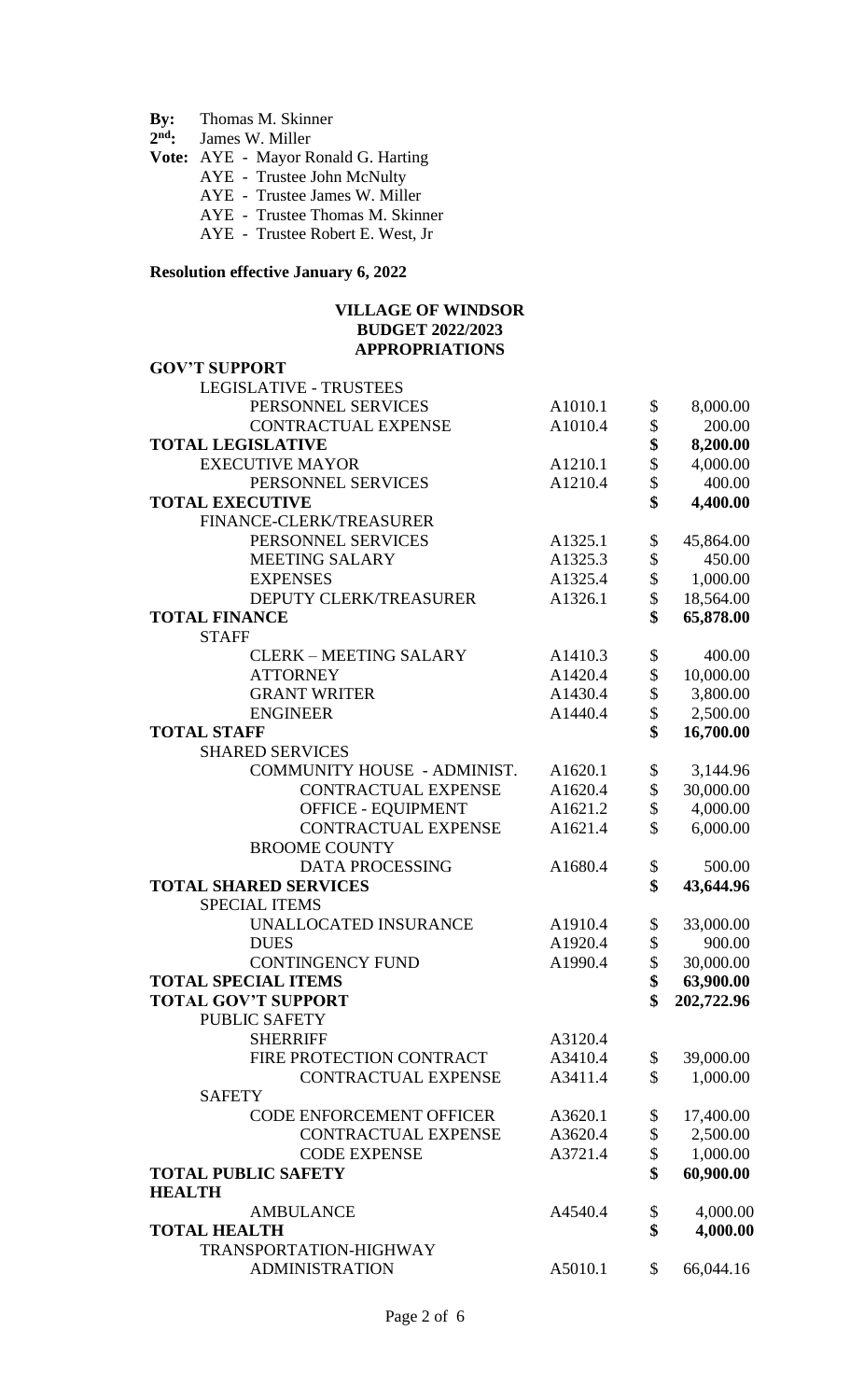| <b>OVERTIME</b>                               |         | \$       | 16,511.04  |
|-----------------------------------------------|---------|----------|------------|
| <b>MEETING SALARY</b>                         | A5010.3 | \$       | 350.00     |
| CONTRACTUAL EXPENSE                           | A5110.4 | \$       | 124,000.00 |
| C.H.I.P.S.-PERMANENT IMPROVEMENT              | A5112.4 | \$       | 50,000.00  |
| <b>STREET LIGHTING</b>                        | A5182.4 | \$       | 20,000.00  |
| <b>SIDEWALKS</b>                              | A5410.4 | \$       | 900.00     |
| <b>TOTAL TRANSPORTATION</b>                   |         |          | 277,805.20 |
| <b>CULTURE &amp; RECREATION</b>               |         |          |            |
| <b>RECREATION</b>                             |         |          |            |
| PARK - ADMINISTRATION                         | A7110.1 | \$       | 13,628.16  |
| <b>CONTRACTUAL</b>                            | A7110.4 | \$       | 9,000.00   |
| POOL - ADMINISTRATION                         | A7140.1 | \$       |            |
| <b>CONTRACTUAL</b>                            | A7140.4 | \$       | 400.00     |
| <b>DIVISION FOR YOUTH</b>                     | A7310.4 | \$       |            |
| <b>CULTURE</b>                                |         |          |            |
| <b>MUSEUM</b>                                 | A7450.4 | \$       | 1,000.00   |
| <b>TOTAL CULTURE &amp; RECREATION</b>         |         | \$       | 24,028.16  |
| HOME & COMMUNITY SERVICES                     |         |          |            |
| <b>GENERAL ENVIRONMENT</b>                    |         |          |            |
| <b>ZONING BOARD</b>                           | A8010.4 | \$       | 100.00     |
| <b>PLANNING BOARD</b>                         | A8020.4 | \$       | 100.00     |
| <b>SANITATION</b>                             |         |          |            |
| REFUSE CONTRACT                               | A8160.4 | \$       | 55,236.16  |
| <b>CLEANUP DAY</b>                            | A8161.4 | \$       | 1,000.00   |
| <b>WATER</b>                                  |         |          |            |
| <b>ADMINISTRATION</b>                         | A8310.1 | \$       | 27,110.72  |
| <b>OVERTIME</b>                               |         | \$       | 9,488.75   |
| <b>MEETING SALARY</b>                         | A8350.3 | \$       | 300.00     |
| <b>SERVICES</b>                               | A8350.4 | \$       | 65,500.00  |
| <b>BILLING EXPENSES</b>                       | A8351.3 | \$       | 1,600.00   |
| <b>COMMUNITY BEAUTIFICATION</b>               | A8510.4 | \$       | 1,500.00   |
| <b>SHADE TREES - CUT</b>                      | A8560.4 | \$       | 3,000.00   |
| <b>SHADE TREES - PLANTED</b>                  | A8561.4 |          | 600.00     |
| <b>TOTAL HOME &amp; COMMUNITY SERVICES</b>    |         | \$       | 165,535.63 |
| <b>EMPLOYEE BENEFITS</b>                      |         |          |            |
| <b>NYS RETIREMENT</b>                         | A9010.8 | \$       | 30,000.00  |
| <b>SOCIAL SECURITY</b>                        | A9030.8 | \$       | 17,186.47  |
| <b>WORKER'S COMPENSATION</b>                  | A9040.8 | \$       | 26,000.00  |
| <b>DISABILITY INSURANCE</b>                   | A9055.8 | \$       | 1,500.00   |
| HOSPITAL & MEDICAL INSURANCE                  | A9060.8 | \$       | 56,500.00  |
| <b>TOTAL EMPLOYEE BENEFITS</b>                |         |          | 131,186.47 |
|                                               |         | \$       |            |
| <b>TOTAL APPROPRIATIONS</b>                   |         |          | 866,178.42 |
| <b>ESTIMATED REVENUES</b><br><b>TAX ITEMS</b> |         |          |            |
| $P.I.L.O.T. - S.E.P.P.$                       | A1080   | \$       | 8,167.50   |
| <b>INTEREST &amp; PENALTIES - TAXES</b>       | A1090   | \$       | 3,000.00   |
| INTEREST $&$ PEN $-$ S/A                      | A1091   |          |            |
| <b>TOTAL TAX ITEMS</b>                        |         | \$       | 11,167.50  |
| NOT-PROPERTY TAX                              |         |          |            |
| <b>BC SALES TAX</b>                           | A1120   |          | 195,000.00 |
| <b>FRAMCJOSES</b>                             | A1170   | \$<br>\$ | 9,000.00   |
| <b>TOTAL NON-PROPERTY TAX</b>                 |         |          | 204,000.00 |
|                                               |         |          |            |
| DEPARTMENTAL INCOME                           |         |          |            |
| <b>GENERAL GOVERNMENT</b>                     |         |          |            |
| <b>CLERK FEES</b>                             | A1255   | \$       | 150.00     |
| TOTAL GENERAL GOVERNMENT INCOME               |         | \$       | 150.00     |
| <b>PUBLIC SAFETY</b>                          |         |          |            |
| <b>FIRE STATION</b>                           | A1540   | \$       | 1.00       |
| PUBLIC WORK CHARGES                           | A1710   | \$       |            |
| <b>TOTAL PUBLIC SAFETY</b>                    |         | \$       | 1.00       |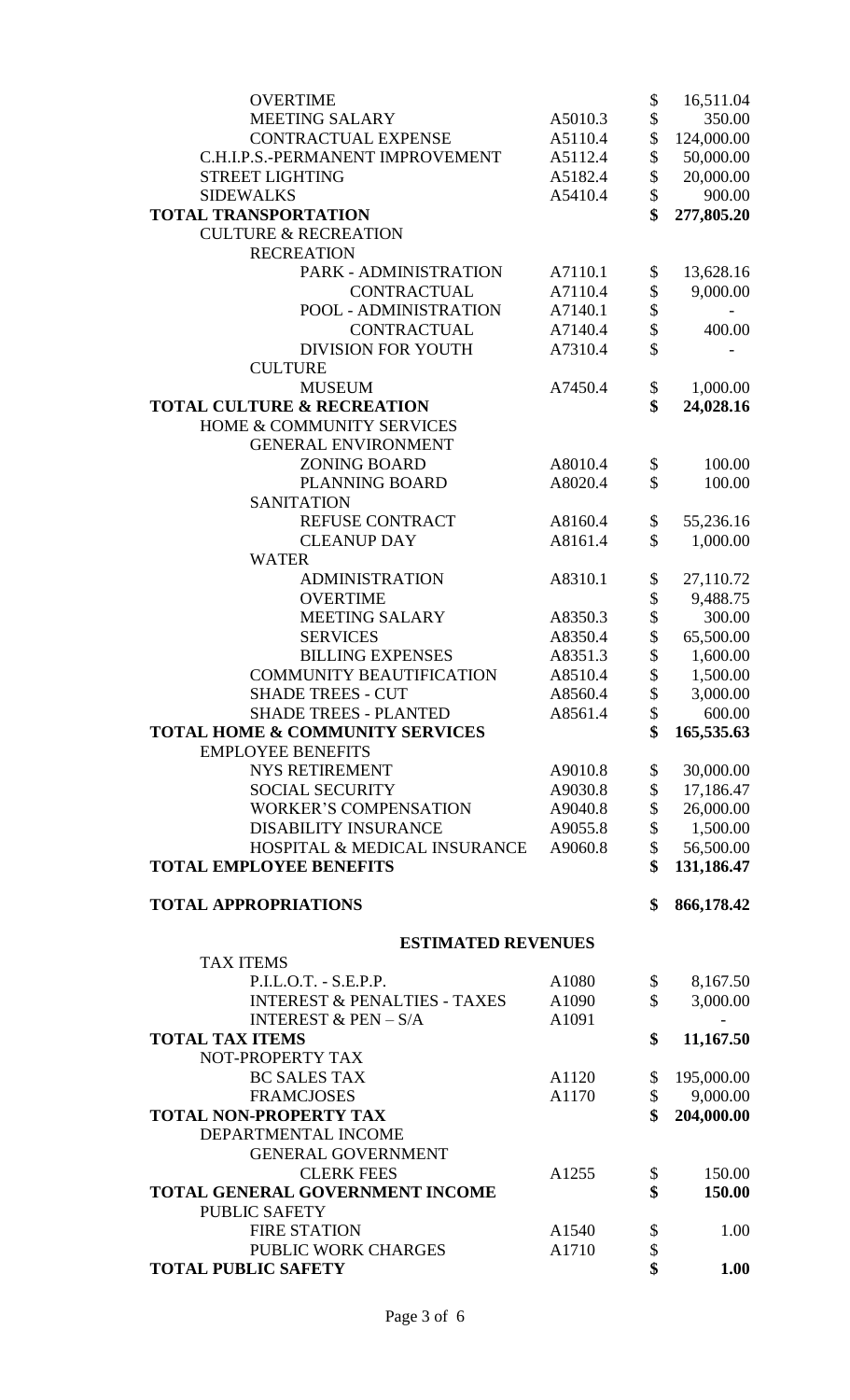| <b>CULTURE &amp; RECREATION</b>                                  |       |          |                                      |
|------------------------------------------------------------------|-------|----------|--------------------------------------|
| PARK & POOL CHARGES                                              | A2001 | \$       |                                      |
| TOTAL CULTURAL & COMMUNITY SERVICES                              |       |          |                                      |
| HOME & COMMUNITY SERVICES                                        |       | \$       |                                      |
| <b>METERED WATER CHARGES</b>                                     | A2140 | \$       | 100,000.00                           |
| <b>UNMETERED WATER CHARGES</b>                                   | A2142 | \$       | 300.00                               |
| <b>WATER CHARGES</b>                                             | A2144 | \$       |                                      |
| <b>WATER - INTEREST &amp; PENALTIES</b>                          | A2148 | \$       | 2,500.00                             |
| <b>FUEL TO AMBULANCE</b>                                         | a2188 | \$       |                                      |
| <b>COMMUNITY HOUSE</b>                                           | A2189 | \$       | 700.00                               |
| <b>TOTAL HOME &amp; COMMUNITY</b>                                |       | \$       | 103,500.00                           |
| <b>TOTAL DEPARTMENTAL INCOME</b>                                 |       | \$       | 318,818.50                           |
| INTERGOVERNMENTAL CHARGES                                        |       |          |                                      |
| <b>CULTURE &amp; RECREATION</b>                                  |       |          |                                      |
|                                                                  |       |          |                                      |
| PARK USER FEE                                                    | A2350 | \$       | 5,000.00                             |
| <b>TOTAL CULTURE &amp; RECREATION</b>                            |       | \$       | 5,000.00                             |
| <b>USE OF MONEY</b>                                              |       |          |                                      |
| <b>INTEREST EARNINGS</b>                                         | A2401 | \$       | 50.00                                |
| <b>TOTAL USE OF MONEY</b>                                        |       | \$       | 50.00                                |
| <b>LICENSES AND PERMITS</b>                                      |       |          |                                      |
| <b>BUILDING PERMITS</b>                                          | A2555 | \$       | 200.00                               |
| <b>JUNK CAR PERMITS</b>                                          | A2590 | \$       |                                      |
| <b>TOTAL LICENSES AND PERMITS</b>                                |       | \$       | 200.00                               |
| <b>FINES &amp; FORFEITURES</b>                                   |       |          |                                      |
| <b>JUSTICE FEES</b>                                              | A2610 | \$       |                                      |
| <b>TOTAL FINES &amp; FORFEITURES</b>                             |       |          |                                      |
| <b>SALE OF PROPERTY</b>                                          |       |          |                                      |
| <b>CENTENNIAL SALES</b>                                          | A2655 | \$       |                                      |
| <b>EQUIPMENT SALES</b>                                           | A2665 | \$       |                                      |
| <b>INSURANCE RECOVERIES</b>                                      | A2680 | \$       |                                      |
| <b>TOTAL SALE OF PROPERTY</b>                                    |       | \$       |                                      |
| <b>MISCELLANEOUS</b>                                             |       |          |                                      |
| <b>MISCELLANEOUS</b>                                             | A2770 | \$       |                                      |
| <b>TOTAL MISCELLANEOUS</b>                                       |       | \$       |                                      |
| <b>TOTAL INTERGOVERNMENTAL CHARGES</b>                           |       | \$       | 5,250.00                             |
|                                                                  |       |          |                                      |
| <b>STATE AID</b>                                                 |       |          |                                      |
| <b>GENERAL GOVERNMENT</b>                                        |       |          |                                      |
| PER CAPITA                                                       | A3001 | \$       | 6,400.00                             |
| <b>MORTGAGE TAX</b>                                              | A3005 | \$       | 2,000.00                             |
| <b>STAR</b>                                                      |       |          |                                      |
|                                                                  | A3040 | \$       |                                      |
| <b>TOTAL GENERAL GOVERNMENT</b>                                  |       | \$       | 8,4000.00                            |
| <b>TRANSPORTATION</b>                                            |       |          |                                      |
| HIGHWAY AID - C.H.I.P.S.                                         | A3501 | \$       | 50,000.00                            |
| <b>TOTAL TRANSPORTATION</b>                                      |       | \$       | 50,000.00                            |
| <b>CULTURE &amp; RECREATION</b>                                  |       |          |                                      |
| YOUTH PROGRAM - LIFEGUARDS                                       | A3820 |          |                                      |
| YOUTH PROGRAM - LIBRARY                                          | A3821 | \$       |                                      |
| <b>TOTAL CULTURE &amp; RECREATION</b>                            |       | \$<br>\$ |                                      |
|                                                                  |       |          |                                      |
| HOME & COMMUNITY SERVICE                                         |       |          |                                      |
| STATE EMERGENCY ASSISTANCE                                       | A3960 | \$       |                                      |
| <b>TOTAL HOME &amp; COMMUNITY SERVICE</b>                        |       | \$       |                                      |
| <b>TOTAL STATE AID</b>                                           |       | \$       | 58,400.00                            |
| <b>FEDERAL AID</b>                                               |       |          |                                      |
| HOME & COMMUNITY SERVICE                                         |       |          |                                      |
| FEDERAL EMERGENCT ASSISTANCE                                     | A4960 | \$       |                                      |
| <b>TOTAL FEDERAL AID</b>                                         |       | \$       |                                      |
| <b>GRAND TOTAL ESTIMATED REVENUE</b>                             |       | \$       | 44,102.44<br>44,102.44<br>426,570.94 |
|                                                                  |       |          |                                      |
| <b>APPROP.CASH SURPLUS</b>                                       |       | \$       | 133,000.00                           |
| <b>BALANCE OF APPROPRIATIONS TO BE RAISED</b><br><b>BY TAXES</b> |       | \$       | 306,607.48                           |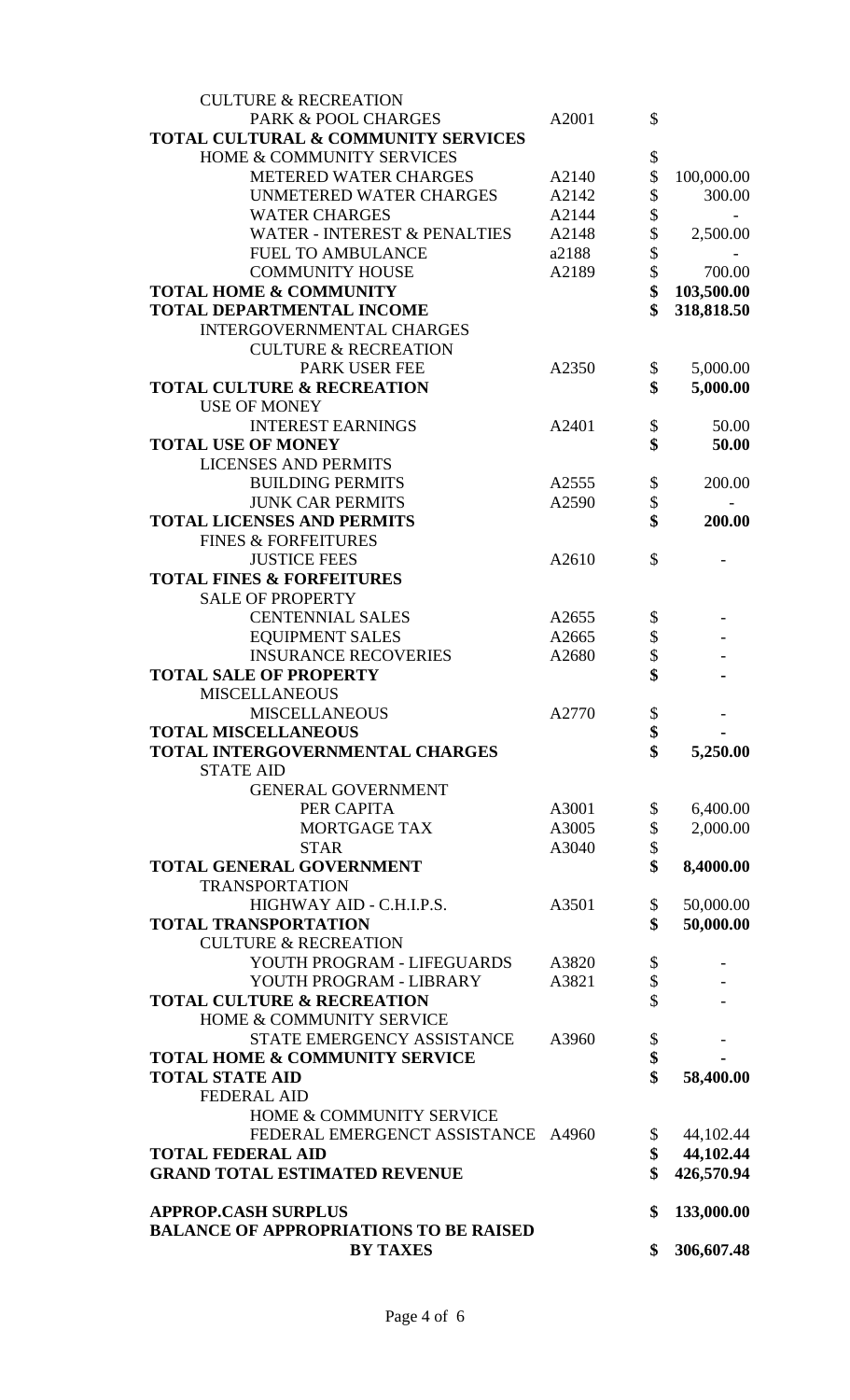#### **SCHEDULE OF WAGES & SALARIES**

| MAYOR / YR                         |    | 4,000.00   |
|------------------------------------|----|------------|
| TRUSTEES \$2,000 EA/YR             | \$ | 8,000.00   |
| STREETS & WATER SUPERINTENDENT     | \$ | 64,896.00  |
| ASSISTANT STS & WTR SUPERINTENDENT | \$ | 39,936.00  |
| <b>CLERK/TREASURER</b>             | \$ | 50,960.00  |
| DEPUTY CLERK/TREASURER             |    | 18,564.00  |
| <b>CODE ENFORCEMENT</b>            |    | 17,400.00  |
| <b>TOTAL</b>                       | \$ | 203,756.00 |

**Public Comment -** There was no public comment.

- **Band Concerts -** Jill Skinner from the Band Concerts sent a letter asking for permission to have the Band Concerts again. Last year we gave them a donation of \$300 plus we would make copies of their bulletin for them.
- **Motion:** to give the Band Concerts \$300 and print the bulletins.
	- **By:** John R. McNulty
	- 2<sup>nd</sup>: James W. Miller
	- **Vote: AYE -** Mayor Ronald G. Harting
		- **AYE -** Trustee John R. McNulty
		- **AYE -** Trustee James W. Miller
		- **ABSTAIN -** Trustee Thomas M. Skinner
		- **AYE -** Trustee Robert E. West
- **Code Enforcement Report** A report was submitted from Rich Osborne. 1) Sent out a letter to another resident explaining the village code on the keeping of poultry in the village. 2) Started discussions with several residents concerning future proposed projects, such as decks, sheds and handicap accessibility. 3) Continued inspections on several projects in various stages of completion, most of which are on hold pending weather conditions. 4) Been working with the village clerk to start notification process and scheduling of annual fire inspections for commercial properties.
- **Grant Writer's Report,** Steve Contento was present Steve is waiting for the bills to come in for the costs of the parking lot. 2) Working on a grant from the Small Communities Grant to help with the roof replacement for the roof on the train station. 3) We're moving forward with the neew construction of the addition to the pumphouse.
- **Attorney Report** A report was submitted. Emails and correspondence regarding the chicken case, the tax cap local law, sexual harassment training and the park building sale. We don't have a court date for the chicken issue. Now there's a rooster. There is a company interested in purchasing the building at the park.
- **Streets Report, David Decker present -** 1) The parking lot lights are finished. We spent a lot of time digging and assisting with them. 2) The boiler at the fire station has gone out several times. I would get it going or Mirabito would, it was finally figured out that the gas valve on the boiler need to be replaced. Mirabito did that Monday and it should be covered under warranty. 3) Equipment's working well, had to replace a few leaking hydraulic lines on the John Deere. 4) We are waiting for 2 deliveries of salt. We have only been out a handful of times for snow and ice. 5) The engineer was out to measure building and such, our existing roof on our garage has a couple minor leaks that may be added to the project.